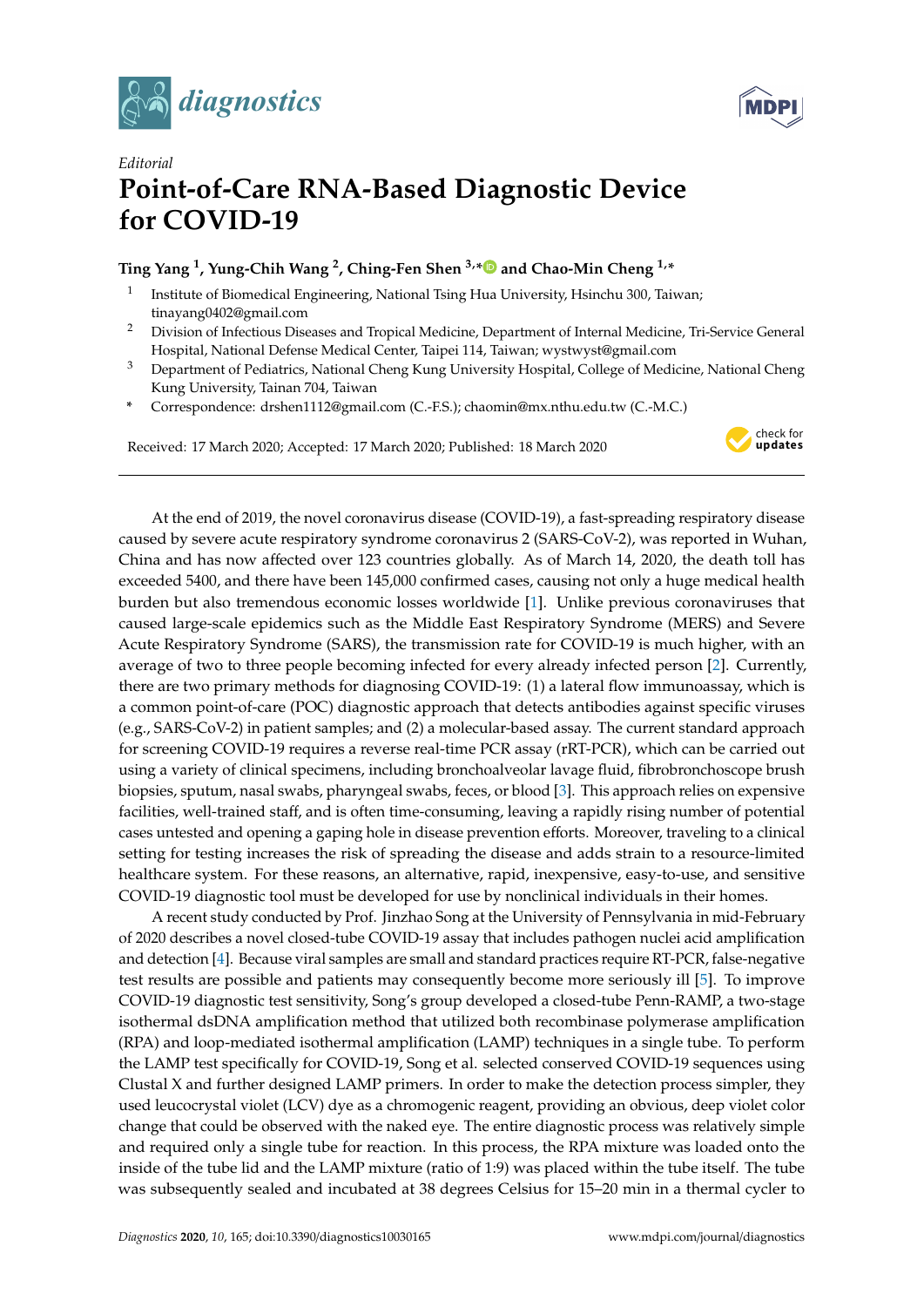facilitate the RPA reaction. The tube was then inverted several times and incubated at 63 degrees Celsius for 40 min. Because they did not have access to actual COVID-19 samples, Song et al. used samples of healthy nasal mucosa spiked with inactivated HIV particles and other pathogens as their test materials. The Penn-RAMP process provided greater sensitivity than RT-PCR or LAMP alone. When using limited viral load, Penn-RAMP provided 100 times better sensitivity than a single LAMP test. Compared to a LAMP assay, which requires sophisticated equipment and must be run at a fixed temperature, the Penn-RAMP process requires less energy cost, is easier to execute, and can be completed in clinical or home settings.

The abovementioned research describes essential materials and protocol for a single-tube The abovementioned research describes essential materials and protocol for a single-tube COVID-19 test that can be completed without visiting a clinical setting. Because standard clinical RT-PCR testing is unlikely to meet rising test demand, there is a critical need for the development of PCR testing is unlikely to meet rising test demand, there is a critical need for the development of alternative approaches for home-based point-of-care (POC) testing. These approaches may include alternative approaches for home-based point-of-care (POC) testing. These approaches may include LAMP assay and lateral flow assay techniques. Here, we describe a potential RNA-based POC LAMP assay and lateral flow assay techniques. Here, we describe a potential RNA-based POC diagnostic device for detecting COVID-19 that combines both a paper-based POC diagnostic device diagnostic device for detecting COVID-19 that combines both a paper-based POC diagnostic device and LAMP assay technology. This convenient device can be integrated with a smartphone application and LAMP assay technology. This convenient device can be integrated with a smartphone application to provide a rapid, sensitive, and highly accessible COVID-19 diagnostic tool (Figure 1). to provide a rapid, sensitive, and highly accessible COVID-19 diagnostic tool (Figure [1](#page-1-0)).

<span id="page-1-0"></span>

diagnostic device. In this figure, the conceptual workflow of integrating both point-of-care diagnostic and loop-mediated isothermal amplification (LAMP) assay with mobile device was presented. People at home quarantine can collect their infectious specimen through nasal swab; after adding specific reagents for LAMP reaction, the colorimetric result can be observed on paper. By recording the colorimetric change through a mobile phone camera, the user could upload the result to cloud storage by Internet. Clinicians or health-care specialist could thus analyze the result and offer immediate information for both patient and the government. Since the whole diagnostic process can be performed at home, the suspected case does not need to travel to hospital and can in turns lower the risk of spreading  $\mu_{\text{p}}$  the disease does not need to travel to travel to travel to travel to travel to the disease the disease **Figure 1.** Schematic of the point-of-care (POC) RNA-based novel coronavirus disease (COVID-19) the disease.

employing RT-LAMP assay amplification [6]. Paper-based diagnostic tools have been widely applied for a variety of biochemical assays due to their low cost, ease of use, and speed. They have been The concept for this tool is derived from previous research on paper-based nucleic acid detection